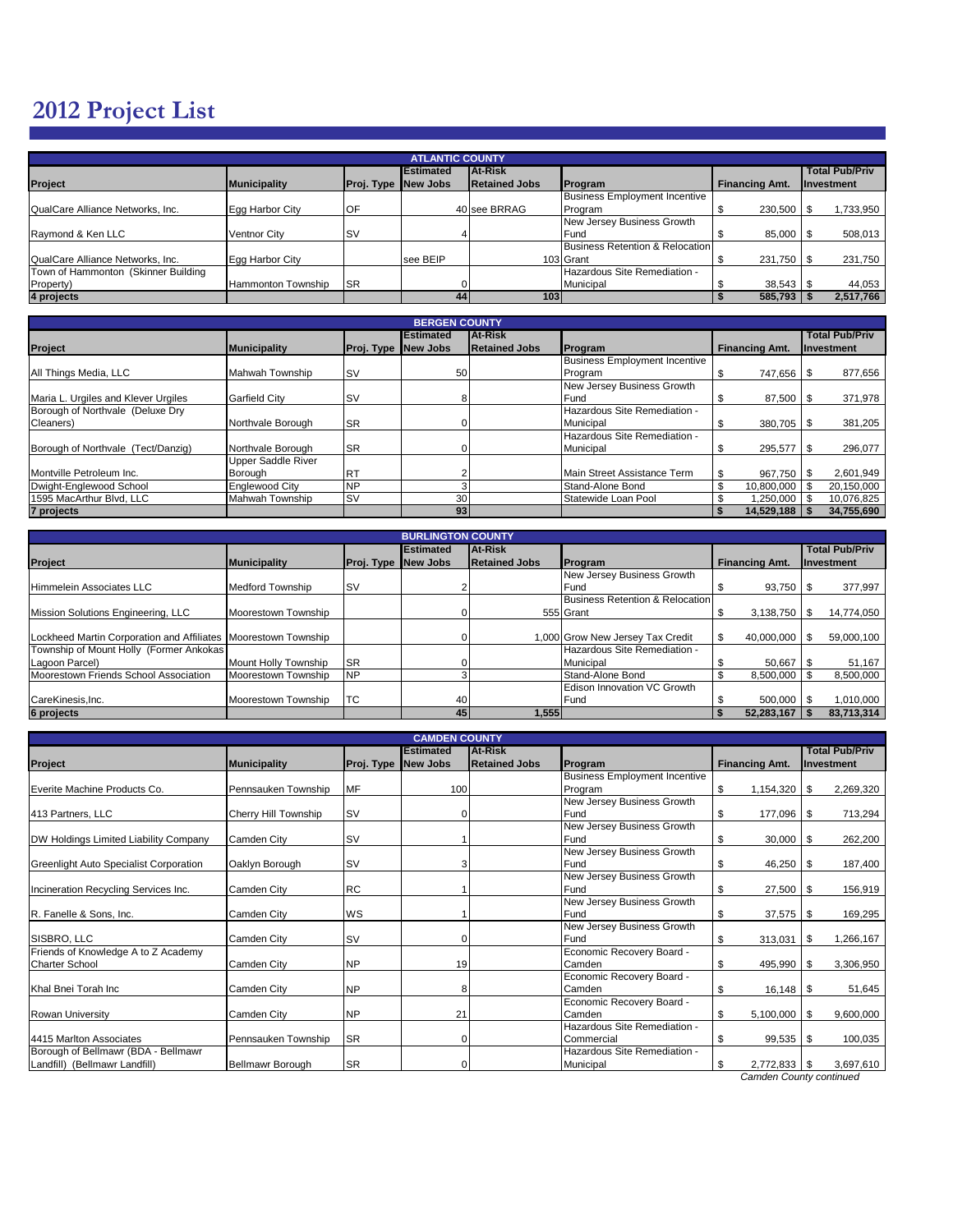| <b>CAMDEN COUNTY (continued)</b> |                      |                            |                   |                      |                              |                       |                       |  |  |  |
|----------------------------------|----------------------|----------------------------|-------------------|----------------------|------------------------------|-----------------------|-----------------------|--|--|--|
|                                  |                      |                            | <b>IEstimated</b> | <b>At-Risk</b>       |                              |                       | <b>Total Pub/Priv</b> |  |  |  |
| <b>Project</b>                   | <b>Municipality</b>  | <b>Proj. Type New Jobs</b> |                   | <b>Retained Jobs</b> | <b>IProgram</b>              | <b>Financing Amt.</b> | <b>Investment</b>     |  |  |  |
| Brookfield Academy, Inc.         | Cherry Hill Township | <b>NP</b>                  |                   |                      | Main Street Assistance Term  | 862,500 \$            | 3,469,781             |  |  |  |
| <b>CMC Group LLC</b>             | Bellmawr Borough     | <b>MF</b>                  |                   |                      | Statewide Loan Pool          | 800.000               | 1.647.546             |  |  |  |
| Camden Redevelopment Agency      |                      |                            |                   |                      | Hazardous Site Remediation - |                       |                       |  |  |  |
| (Camden Waterfront East Village) | Camden City          | <b>ISR</b>                 |                   |                      | Municipal                    | 94.345                | 94.845                |  |  |  |
| 15 projects                      |                      |                            | 162               |                      |                              | 12,027,123            | 26,993,007            |  |  |  |

| <b>CUMBERLAND COUNTY</b>           |                       |            |                   |                      |                                      |                       |                       |  |  |  |  |  |
|------------------------------------|-----------------------|------------|-------------------|----------------------|--------------------------------------|-----------------------|-----------------------|--|--|--|--|--|
|                                    |                       |            | <b>IEstimated</b> | At-Risk              |                                      |                       | <b>Total Pub/Priv</b> |  |  |  |  |  |
| Project                            | <b>Municipality</b>   | Proj. Type | New Jobs          | <b>Retained Jobs</b> | Program                              | <b>Financing Amt.</b> | <b>Investment</b>     |  |  |  |  |  |
|                                    |                       |            |                   |                      | <b>Business Employment Incentive</b> |                       |                       |  |  |  |  |  |
| Durand Glass Manufacturing Company | <b>Millville City</b> | MF         |                   | 35 see BRRAG         | Program                              | 179,564<br>Œ          | 65,979,564            |  |  |  |  |  |
|                                    |                       |            |                   |                      | New Jersey Business Growth           |                       |                       |  |  |  |  |  |
| <b>Eccleston Associates</b>        | <b>Vineland City</b>  | <b>SV</b>  |                   |                      | Fund                                 | 415,938 \$<br>\$.     |                       |  |  |  |  |  |
|                                    |                       |            |                   |                      | New Jersey Business Growth           |                       |                       |  |  |  |  |  |
| Guzzo 356, LLC                     | <b>Vineland City</b>  | СT         |                   |                      | Fund                                 | $90.000$ \$           | 363,000               |  |  |  |  |  |
|                                    |                       |            |                   |                      | Business Retention & Relocation      |                       |                       |  |  |  |  |  |
| Durand Glass Manufacturing Company | <b>Millville City</b> |            | see BEIP          |                      | 850 Grant                            | $9,562,500$ \ \$      | 9,562,500             |  |  |  |  |  |
| Millville Rescue Squad             | <b>Millville City</b> | <b>NP</b>  |                   |                      | Main Street Assistance Line          | \$<br>$350,000$ \ \$  |                       |  |  |  |  |  |
| Triad Advisory Services, Inc.      | <b>Vineland City</b>  | <b>SV</b>  |                   |                      | Main Street Assistance Line          | S.<br>200,000         | 402,825               |  |  |  |  |  |
| <b>GARTON'S RIGGING INC.</b>       | <b>Vineland City</b>  | <b>SV</b>  |                   |                      | Main Street Assistance Term          | \$<br>240.380         | 1,083,479             |  |  |  |  |  |
| Millville Rescue Squad             | <b>Millville City</b> | <b>NP</b>  | 10.               |                      | Main Street Assistance Term          | 500,000               | 3,502,997             |  |  |  |  |  |
| 8 projects                         |                       |            | 51                | 850                  |                                      | $11,538,382$ \ \$     | 80,894,365            |  |  |  |  |  |

| <b>ESSEX COUNTY</b>                           |                           |            |           |                      |                              |                        |                       |  |  |  |  |
|-----------------------------------------------|---------------------------|------------|-----------|----------------------|------------------------------|------------------------|-----------------------|--|--|--|--|
|                                               |                           |            | Estimated | At-Risk              |                              |                        | <b>Total Pub/Priv</b> |  |  |  |  |
| <b>Project</b>                                | <b>Municipality</b>       | Proj. Type | New Jobs  | <b>Retained Jobs</b> | Program                      | <b>Financing Amt.</b>  | Investment            |  |  |  |  |
| The Trust Formed Under Aricle VIII of the     |                           |            |           |                      |                              |                        |                       |  |  |  |  |
| Will of Bernard Grobman & The Estate of       |                           |            |           |                      | Hazardous Site Remediation - |                        |                       |  |  |  |  |
| <b>Philip Salzman</b>                         | <b>Irvington Township</b> | <b>SR</b>  |           |                      | Commercial                   | \$<br>478,746 \$       | 957,992               |  |  |  |  |
|                                               |                           |            |           |                      | Local Development Financing  |                        |                       |  |  |  |  |
| Damascus Bakery NJ LLC                        | <b>Newark City</b>        | <b>MF</b>  |           |                      | Fund                         | \$<br>$1,000,000$ \ \$ | 6,270,000             |  |  |  |  |
| <b>Greater Newark Enterprises Corporation</b> | <b>Newark City</b>        | <b>SV</b>  | 40        |                      | Loan to Lenders              | \$<br>500,000          | 1,009,825             |  |  |  |  |
| Congregation Agudath Israel of West           |                           |            |           |                      |                              |                        |                       |  |  |  |  |
| Essex, Inc.                                   | Caldwell borough          | <b>NP</b>  |           |                      | Stand-Alone Bond             | \$<br>6,235,000        | 6,255,000             |  |  |  |  |
| Ironbound Community Corporation               | <b>Newark City</b>        | <b>NP</b>  |           |                      | Stand-Alone Bond             | \$<br>4,700,000        | 4,700,000             |  |  |  |  |
| Kingston Educational Holdings 1, Inc.         | <b>Newark City</b>        | <b>NP</b>  | 17        |                      | Stand-Alone Bond             | \$<br>32,100,000       | 32,100,000            |  |  |  |  |
| RBH-TRB East Mezz Urban Renewal               |                           |            |           |                      |                              |                        |                       |  |  |  |  |
| Entity, LLC and Affiliates                    | <b>Newark City</b>        | <b>IOF</b> |           |                      | Stand-Alone Bond             | \$                     |                       |  |  |  |  |
| <b>TDAF I Pru Hotel Urban Renewal</b>         |                           |            |           |                      |                              |                        |                       |  |  |  |  |
| Company, LLC                                  | <b>Newark City</b>        | <b>CM</b>  | 45        |                      | Stand-Alone Bond             | \$<br>$6,567,000$ \ \$ | 35,015,193            |  |  |  |  |
| <b>UMM Energy Partners, LLC</b>               | Montclair Township        | EX         | 8         |                      | Stand-Alone Bond             | \$<br>79,405,000       | 92,284,869            |  |  |  |  |
| Uncommon Properties, LLC (or an               |                           |            |           |                      |                              |                        |                       |  |  |  |  |
| affiliated entity)                            | <b>Newark City</b>        | <b>NP</b>  | 99        |                      | Stand-Alone Bond             | \$<br>7,806,000        | 15,938,946            |  |  |  |  |
| 810 Broad Street, LLC,                        | <b>Newark City</b>        |            | 65        |                      | <b>ERG</b>                   | \$<br>4,700,238        | 29,600,000            |  |  |  |  |
| 11 projects                                   |                           |            | 277       |                      |                              | 148,756,984            | 224, 131, 825         |  |  |  |  |

| <b>GLOCUESTER COUNTY</b>       |                            |            |                  |                      |                                            |                       |                       |  |  |  |  |  |
|--------------------------------|----------------------------|------------|------------------|----------------------|--------------------------------------------|-----------------------|-----------------------|--|--|--|--|--|
|                                |                            |            | <b>Estimated</b> | At-Risk              |                                            |                       | <b>Total Pub/Priv</b> |  |  |  |  |  |
| Project                        | <b>Municipality</b>        | Proj. Type | <b>New Jobs</b>  | <b>Retained Jobs</b> | Program                                    | <b>Financing Amt.</b> | Investment            |  |  |  |  |  |
|                                |                            |            |                  |                      | <b>Business Employment Incentive</b>       |                       |                       |  |  |  |  |  |
| IPAK, Inc.                     | West Deptford Township IMF |            |                  | 25 see BRRAG         | Program                                    | \$<br>42,500          | 3,467,500<br>l S      |  |  |  |  |  |
|                                |                            |            |                  |                      | <b>Business Employment Incentive</b>       |                       |                       |  |  |  |  |  |
| Mycone Dental Supply Co., Inc. | <b>Greenwich Township</b>  | <b>MF</b>  | 50               |                      | Program                                    | \$<br>154,000         | 5,154,000<br>l SS     |  |  |  |  |  |
|                                |                            |            |                  |                      | New Jersey Business Growth                 |                       |                       |  |  |  |  |  |
| Adamusmedia, LLC               | Monroe Township            | <b>SV</b>  |                  |                      | Fund                                       | \$<br>$90,000$ \$     | 184,075               |  |  |  |  |  |
|                                |                            |            |                  |                      | New Jersey Business Growth                 |                       |                       |  |  |  |  |  |
| Anything II, LLC               | Westville Borough          | <b>DS</b>  | 20               |                      | Fund                                       | \$<br>$166,500$ \ \$  | 669,906               |  |  |  |  |  |
|                                |                            |            |                  |                      | New Jersey Business Growth                 |                       |                       |  |  |  |  |  |
| Northforty, LLC                | Pitman Borough             | <b>SV</b>  |                  |                      | Fund                                       | \$<br>$61,122$ \$     | 1,842                 |  |  |  |  |  |
|                                |                            |            |                  |                      | <b>Business Retention &amp; Relocation</b> |                       |                       |  |  |  |  |  |
| Ginsey Industries, Inc.        | Swedesboro Borough         | <b>MF</b>  |                  |                      | 72 Grant                                   | \$<br>$162,000$ \ \$  | 517,000               |  |  |  |  |  |
|                                |                            |            |                  |                      | <b>Business Retention &amp; Relocation</b> |                       |                       |  |  |  |  |  |
| IPAK, Inc.                     | West Deptford Township MF  |            | see BEIP         |                      | 85 Grant                                   | \$<br>191,250 \$      | 191,250               |  |  |  |  |  |
| Deptford Township (Former      |                            |            |                  |                      | Hazardous Site Remediation -               |                       |                       |  |  |  |  |  |
| Fazzio/Deptford Landfil)       | Deptford Township          | <b>SR</b>  |                  |                      | Municipal                                  | \$<br>737,494         | 983,825<br>- \$       |  |  |  |  |  |
|                                |                            |            |                  |                      |                                            |                       |                       |  |  |  |  |  |
| J.L. Dobbs, Inc.               | West Deptford Township SV  |            |                  |                      | Main Street Assistance Line                | \$<br>$100,000$   \$  | 200,000               |  |  |  |  |  |
|                                |                            |            |                  |                      |                                            |                       |                       |  |  |  |  |  |
| J.L. Dobbs, Inc.               | West Deptford Township ISV |            |                  |                      | Main Street Assistance Term                | \$<br>$575,000$   \$  | 1,172,000             |  |  |  |  |  |
| BK Specialty Foods Inc.        | Logan Township             | <b>DS</b>  | 56               |                      | Statewide Loan Pool                        | \$<br>1,080,000       | 3,023,500             |  |  |  |  |  |
| 11 projects                    |                            |            | 154              | 157                  |                                            | 3,359,866             | 15,564,898            |  |  |  |  |  |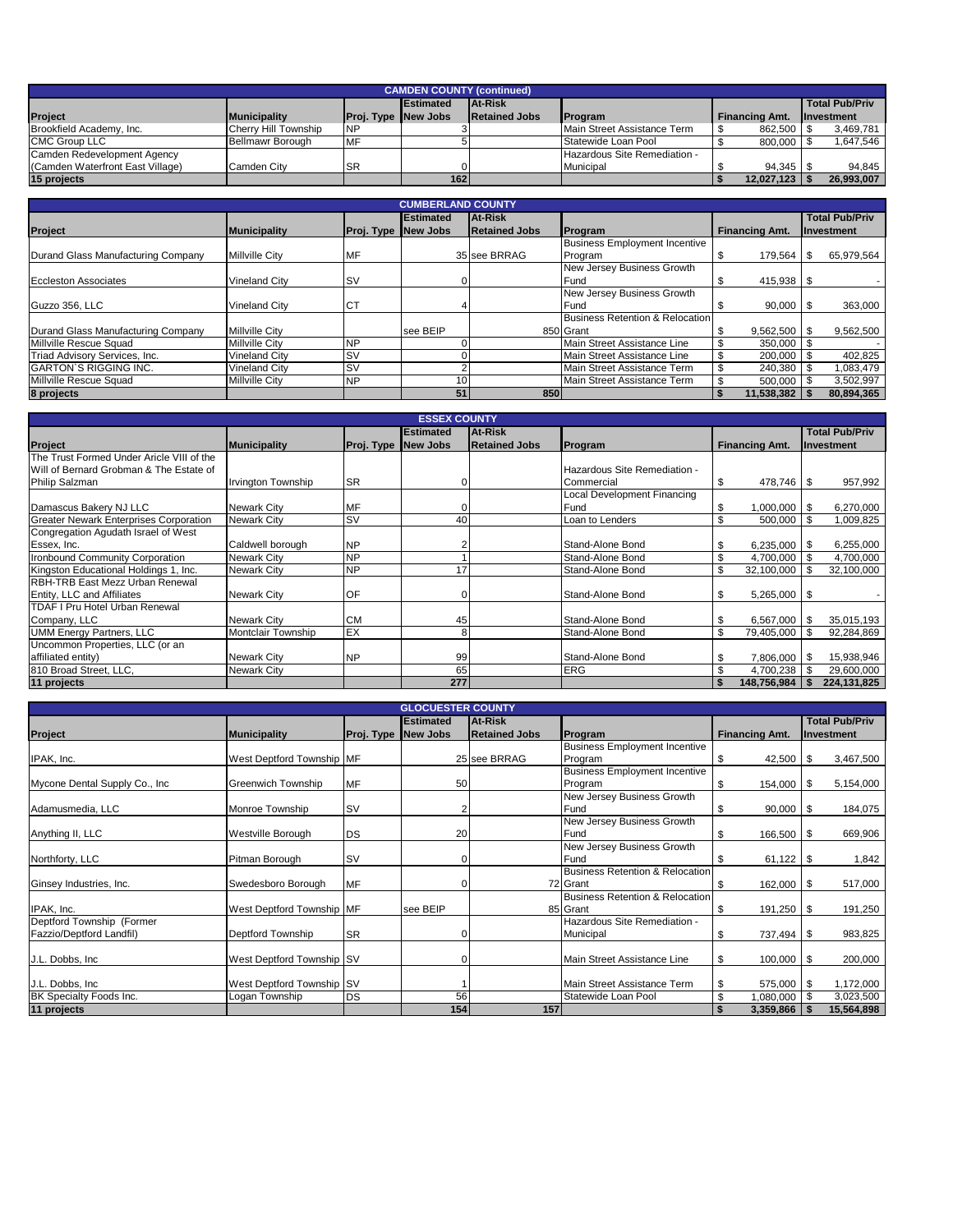|                                                  | <b>HUDSON COUNTY</b>  |            |                  |                      |                                      |    |                       |      |                       |  |  |  |
|--------------------------------------------------|-----------------------|------------|------------------|----------------------|--------------------------------------|----|-----------------------|------|-----------------------|--|--|--|
|                                                  |                       |            | <b>Estimated</b> | <b>At-Risk</b>       |                                      |    |                       |      | <b>Total Pub/Priv</b> |  |  |  |
| <b>Project</b>                                   | <b>Municipality</b>   | Proj. Type | <b>New Jobs</b>  | <b>Retained Jobs</b> | Program                              |    | <b>Financing Amt.</b> |      | Investment            |  |  |  |
|                                                  |                       |            |                  |                      | <b>Business Employment Incentive</b> |    |                       |      |                       |  |  |  |
| <b>Fluitec Wind LLC</b>                          | Jersey City           | <b>TC</b>  | 30               |                      | Program                              | \$ | 927,600               | l \$ | 6,527,600             |  |  |  |
| Prestige Industries, LLC and Prestige            |                       |            |                  |                      | <b>Business Employment Incentive</b> |    |                       |      |                       |  |  |  |
| Industries Incorporated                          | North Bergen Township | <b>SV</b>  | 176              |                      | Program                              | \$ | 844,800 \$            |      | 8,157,300             |  |  |  |
|                                                  |                       |            |                  |                      | <b>Business Employment Incentive</b> |    |                       |      |                       |  |  |  |
| Tower Insurance Company of New York              | <b>Jersey City</b>    | OF         |                  | 174 see BRRAG        | Program                              | \$ |                       |      | 11,238,912            |  |  |  |
|                                                  |                       |            |                  |                      | New Jersey Business Growth           |    |                       |      |                       |  |  |  |
| <b>BY BARAK LLC</b>                              | Jersey City           | <b>SV</b>  |                  |                      | Fund                                 | \$ | 68,750 \$             |      | 377,684               |  |  |  |
|                                                  |                       |            |                  |                      | Business Retention & Relocation      |    |                       |      |                       |  |  |  |
| Tower Insurance Company of New York              | Jersey City           |            | O                |                      | 90 Grant                             | \$ | 202,500 \$            |      | 202,500               |  |  |  |
| <b>UBS Financial Services Inc., UBS Services</b> |                       |            |                  |                      |                                      |    |                       |      |                       |  |  |  |
| USA LLC and UBS Fiduciary Trust                  |                       |            |                  |                      | Business Retention & Relocation      |    |                       |      |                       |  |  |  |
| Company                                          | Weehawken Township    |            | see BEIP         | 2,000 Grant          |                                      | \$ | 27,000,000            | l \$ | 84,885,000            |  |  |  |
|                                                  |                       |            |                  |                      | Clean Energy Manufacturing           |    |                       |      |                       |  |  |  |
| <b>Fluitec Wind LLC</b>                          | Jersey City           | MF         | 11               |                      | Fund                                 | \$ | 300,000 \$            |      | 6,600,000             |  |  |  |
|                                                  |                       |            |                  |                      | Clean Energy Manufacturing           |    |                       |      |                       |  |  |  |
| <b>Fluitec Wind LLC</b>                          | Jersey City           | MF         | $\Omega$         |                      | Fund                                 | \$ | $3,000,000$ \ \$      |      |                       |  |  |  |
| 201 Luiz Marin Realty LLC and Doggy              |                       |            |                  |                      |                                      |    |                       |      |                       |  |  |  |
| Care of Jersey City LLC                          | Jersey City           | <b>SV</b>  | 17               |                      | Direct Loan                          | \$ | 281,275 \$            |      | 1,659,463             |  |  |  |
| North Hudson Community Action                    |                       |            |                  |                      |                                      |    |                       |      |                       |  |  |  |
| Corporation                                      | West New York Town    | <b>NP</b>  | 20               |                      | <b>Direct Loan</b>                   | \$ | $1,000,000$ \$        |      | 4,018,575             |  |  |  |
|                                                  |                       |            |                  |                      | Edison Innovation Green Growth       |    |                       |      |                       |  |  |  |
| Locus Energy, LLC                                | Hoboken City          | <b>TC</b>  | 20               |                      | Fund                                 | \$ | 1,454,000             | - \$ | 2,908,000             |  |  |  |
| Royal Wine Corp, Kenover Marketing               |                       |            |                  |                      |                                      |    |                       |      |                       |  |  |  |
| Corp., and Prin                                  | <b>Bayonne City</b>   |            | 143              |                      | 184 Grow New Jersey Tax Credit       | \$ | 22,890,000            | \$   | 39,450,000            |  |  |  |
| Jersey City Redevelopment Agency (Berry          |                       |            |                  |                      | Hazardous Site Remediation -         |    |                       |      |                       |  |  |  |
| Lane Park)                                       | Jersey City           | <b>SR</b>  | $\Omega$         |                      | Municipal                            | \$ | $334,141$ \$          |      | 334,641               |  |  |  |
| Hudson Community Enterprises Inc.                | Jersey City           | <b>NP</b>  | 25               |                      | Stand-Alone Bond                     | \$ | 993.048               | \$   | 778,500               |  |  |  |
| Harrison Hotel 1, LLC, or affiliate              | Harrison              |            | 172              |                      | <b>ERG</b>                           | \$ | 7,250,987             | \$   | 38,291,539            |  |  |  |
| Pearson Inc. and related entities                | <b>Hoboken City</b>   |            |                  |                      | 646 HUB                              | \$ | 82.548.489            |      | 90,025,766            |  |  |  |
| 16 projects                                      |                       |            | 789              | 2,920                |                                      | Ŝ. | 152,834,502           |      | 295,455,480           |  |  |  |

| <b>HUNTERDON COUNTY</b>                               |                          |                            |  |                      |                  |                       |                   |  |  |  |  |
|-------------------------------------------------------|--------------------------|----------------------------|--|----------------------|------------------|-----------------------|-------------------|--|--|--|--|
| Total Pub/Priv<br><b>At-Risk</b><br><b>IEstimated</b> |                          |                            |  |                      |                  |                       |                   |  |  |  |  |
| Project                                               | <b>Municipality</b>      | <b>Proj. Type New Jobs</b> |  | <b>Retained Jobs</b> | <b>IProgram</b>  | <b>Financing Amt.</b> | <b>Investment</b> |  |  |  |  |
| Young Men's Christian Association of                  |                          |                            |  |                      |                  |                       |                   |  |  |  |  |
| <b>Hunterdon County</b>                               | <b>Various Locations</b> | <b>NP</b>                  |  |                      | Stand-Alone Bond | 4.400.000             | 6.040.000         |  |  |  |  |
| 1 project                                             |                          |                            |  |                      |                  | 4.400.000             | 6,040,000         |  |  |  |  |

| <b>MERCER COUNTY</b>                 |                          |                   |                  |                      |                                      |                       |                       |  |  |  |  |  |
|--------------------------------------|--------------------------|-------------------|------------------|----------------------|--------------------------------------|-----------------------|-----------------------|--|--|--|--|--|
|                                      |                          |                   | <b>Estimated</b> | <b>At-Risk</b>       |                                      |                       | <b>Total Pub/Priv</b> |  |  |  |  |  |
| Project                              | Municipality             | <b>Proj. Type</b> | <b>New Jobs</b>  | <b>Retained Jobs</b> | Program                              | <b>Financing Amt.</b> | <b>Investment</b>     |  |  |  |  |  |
|                                      |                          |                   |                  |                      | <b>Business Employment Incentive</b> |                       |                       |  |  |  |  |  |
| Global Equipment Company Inc.        | Robbinsville Township    | DS                | 110              |                      | Program                              | 653,730               | 7,243,730<br>\$.      |  |  |  |  |  |
|                                      |                          |                   |                  |                      | <b>Business Employment Incentive</b> |                       |                       |  |  |  |  |  |
| Sparta Systems, Inc.                 | <b>Hamilton Township</b> | OF                |                  | 60 see BRRAG         | Program                              | \$<br>2,129,675       | 3,513,675<br>S        |  |  |  |  |  |
| Waste Management of New Jersey       |                          |                   |                  |                      | <b>Business Employment Incentive</b> |                       |                       |  |  |  |  |  |
| Incorporated                         | <b>Ewing Township</b>    | <b>CM</b>         | 60               |                      | Program                              | 399,000 \$<br>S       | 883,120               |  |  |  |  |  |
|                                      |                          |                   |                  |                      | Business Retention & Relocation      |                       |                       |  |  |  |  |  |
| Consolidated Services Group, Inc.    | <b>Hamilton Township</b> |                   |                  |                      | 100 Grant                            | 148,500<br>S          | .416,500<br>S         |  |  |  |  |  |
|                                      |                          |                   |                  |                      | Business Retention & Relocation      |                       |                       |  |  |  |  |  |
| Sparta Systems, Inc.                 | <b>Hamilton Township</b> |                   | see BEIP         |                      | 82 Grant                             | 184,500<br>\$         | 184,500<br>S          |  |  |  |  |  |
|                                      |                          |                   |                  |                      | <b>Community Economic</b>            |                       |                       |  |  |  |  |  |
| Woodrose Properties Golden Swan, LLC | <b>Trenton City</b>      | <b>CM</b>         | 29               |                      | Development                          | 750,000<br>S          | 4,013,972<br>\$.      |  |  |  |  |  |
| South Olden Avenue Realty Group      | <b>Hamilton Township</b> | <b>SV</b>         | 12               |                      | Direct Loan                          | \$<br>785.000         | 4.224.000             |  |  |  |  |  |
| Pennington Leasing LLC               | <b>Hopewell Township</b> | MF                | 20               |                      | Statewide Loan Pool                  | \$<br>850,000         | 2,006,825             |  |  |  |  |  |
| 8 projects                           |                          |                   | 291              | 182                  |                                      | 5,900,405             | 23,486,322            |  |  |  |  |  |

| <b>MIDDLESEX COUNTY</b>                 |                        |            |                  |                      |                                            |                        |                       |  |  |  |  |  |
|-----------------------------------------|------------------------|------------|------------------|----------------------|--------------------------------------------|------------------------|-----------------------|--|--|--|--|--|
|                                         |                        |            | <b>Estimated</b> | At-Risk              |                                            |                        | <b>Total Pub/Priv</b> |  |  |  |  |  |
| Project                                 | <b>Municipality</b>    | Proj. Type | <b>New Jobs</b>  | <b>Retained Jobs</b> | Program                                    | <b>Financing Amt.</b>  | <b>Investment</b>     |  |  |  |  |  |
|                                         |                        |            |                  |                      | <b>Business Employment Incentive</b>       |                        |                       |  |  |  |  |  |
| Glenmore Industries, LLC                | <b>Edison Township</b> | <b>CM</b>  | 35               |                      | Program                                    | 693,577<br>\$          | \$<br>1,193,577       |  |  |  |  |  |
|                                         |                        |            |                  |                      | <b>Business Employment Incentive</b>       |                        |                       |  |  |  |  |  |
| Thales Avionics, Inc.                   | Piscataway             | ТC         | 37               |                      | Program                                    | 272,477<br>\$          | 4,172,477<br>-\$      |  |  |  |  |  |
|                                         | North Brunswick        |            |                  |                      | <b>Business Employment Incentive</b>       |                        |                       |  |  |  |  |  |
| <b>VISH LLC</b>                         | Township               | <b>MF</b>  | 35               |                      | Program                                    | 121,012<br>S           | 4,371,012<br>- \$     |  |  |  |  |  |
|                                         | North Brunswick        |            |                  |                      | <b>Business Employment Incentive</b>       |                        |                       |  |  |  |  |  |
| Watson Pharmaceuticals, Inc.            | Township               | ТC         | 50               |                      | Program                                    | 569,910                | 12,459,910<br>- \$    |  |  |  |  |  |
|                                         |                        |            |                  |                      | <b>Business Retention &amp; Relocation</b> |                        |                       |  |  |  |  |  |
| Bracco Diagnostics Inc.                 | Monroe Township        |            |                  |                      | 177 Grant                                  | 398,250<br>Э'n         | 4,898,250<br>- \$     |  |  |  |  |  |
|                                         |                        |            |                  |                      | <b>Business Retention &amp; Relocation</b> |                        |                       |  |  |  |  |  |
| Excalibur Group, Inc.                   | Perth Amboy City       |            |                  |                      | 71 Grant                                   | 159,750 \$<br>\$       | 859,750               |  |  |  |  |  |
|                                         |                        |            |                  |                      | <b>Community Economic</b>                  |                        |                       |  |  |  |  |  |
| Community Loan Fund of New Jersey, Inc. | New Brunswick City     | <b>NP</b>  | 96               |                      | Development                                | 750,000 \$<br>\$       | 764,200               |  |  |  |  |  |
|                                         |                        |            |                  |                      | Edison Innovation Green Growth             |                        |                       |  |  |  |  |  |
| FieldView Solutions, Inc.               | <b>Edison Township</b> | <b>TC</b>  | 14               |                      | Fund                                       | \$<br>$1,000,000$ \ \$ | 1,000,000             |  |  |  |  |  |
|                                         |                        |            |                  |                      | Hazardous Site Remediation -               |                        |                       |  |  |  |  |  |
| <b>Pastor Enterprises</b>               | Middlesex Borough      | <b>SR</b>  |                  |                      | Commercial                                 | $164,730$ \ \$<br>\$   | 329,959               |  |  |  |  |  |

 *Middlesex County continued*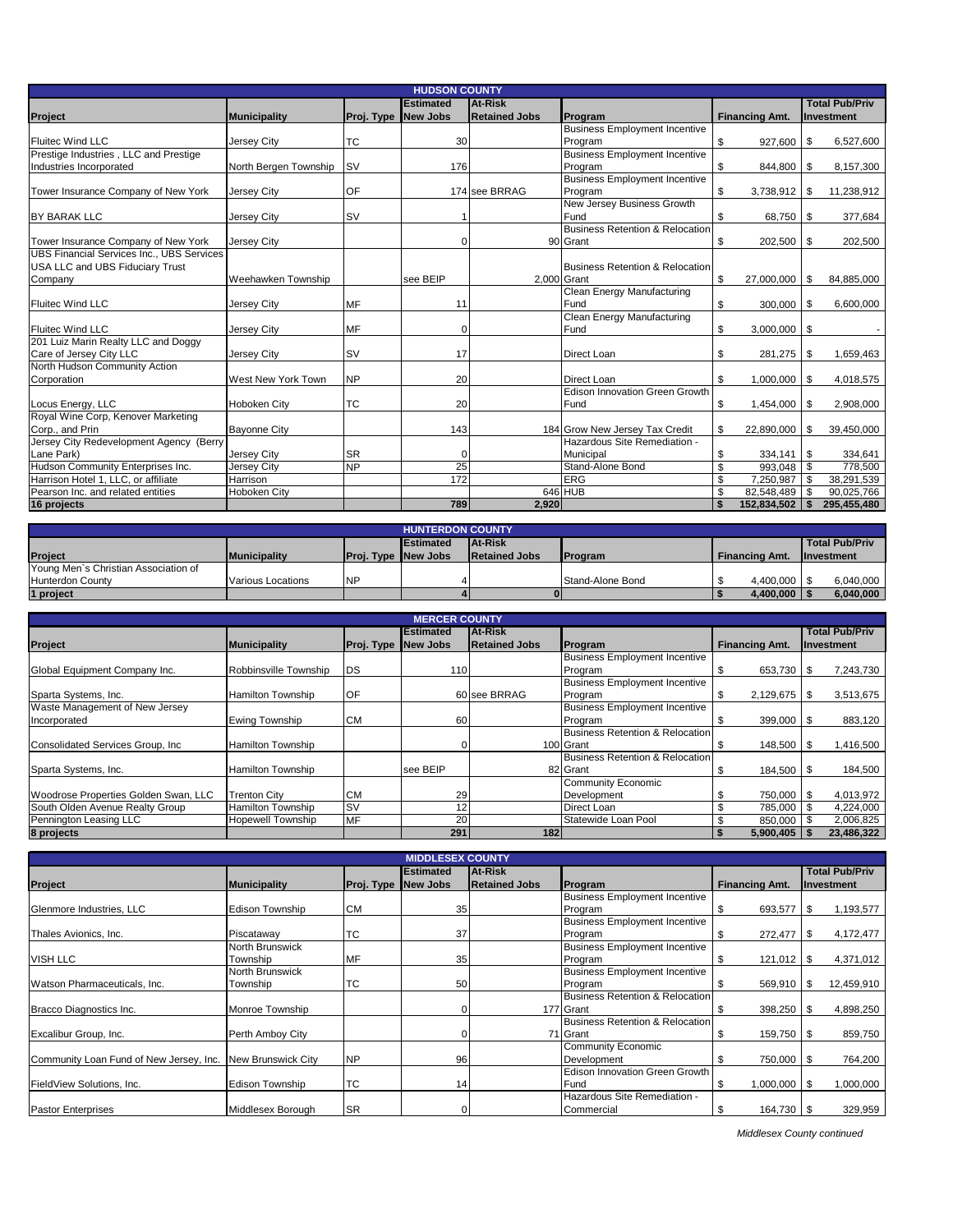| <b>MIDDLESEX COUNTY (continued)</b>                      |                             |            |                  |                      |                                       |                       |                       |  |  |
|----------------------------------------------------------|-----------------------------|------------|------------------|----------------------|---------------------------------------|-----------------------|-----------------------|--|--|
|                                                          |                             |            | <b>Estimated</b> | <b>At-Risk</b>       |                                       |                       | <b>Total Pub/Priv</b> |  |  |
| <b>Project</b>                                           | <b>Municipality</b>         | Proj. Type | <b>New Jobs</b>  | <b>Retained Jobs</b> | Program                               | <b>Financing Amt.</b> | <b>Investment</b>     |  |  |
|                                                          |                             |            |                  |                      | Hazardous Site Remediation -          |                       |                       |  |  |
| City of Perth Amboy (BDA-General Cable) Perth Amboy City |                             | <b>SR</b>  |                  |                      | Municipal                             |                       | 69,212                |  |  |
| Sayreville Economic Redevelopment                        |                             |            |                  |                      | Hazardous Site Remediation -          |                       |                       |  |  |
| Agency (BDA-Former National Lead)                        | Savreville Borough          | <b>SR</b>  |                  |                      | Municipal                             | $5.000.000$ S         | 6,667,166             |  |  |
|                                                          |                             |            |                  |                      | <b>Clean Energy Solutions Capital</b> |                       |                       |  |  |
| NRG Energy Center Princeton LLC                          | Plainsboro Township         | <b>CM</b>  |                  |                      | Invest                                | 3,000,000             | 33,845,195            |  |  |
|                                                          |                             |            |                  |                      | <b>Clean Energy Solutions Capital</b> |                       |                       |  |  |
| NRG Energy Center Princeton LLC                          | Plainsboro Township         | <b>CM</b>  |                  |                      | Invest                                | $2,000,000$ \$        |                       |  |  |
|                                                          |                             |            |                  |                      |                                       |                       |                       |  |  |
| <b>Srour Property LLC</b>                                | South Plainfield Borough DS |            | <b>20</b>        |                      | Statewide Loan Pool                   | 1,250,000 \$          | 5,503,825             |  |  |
| 14 projects                                              |                             |            | 298              | 248                  |                                       | 15.448.418            | 76,134,533            |  |  |

|                                                |                         |            | <b>MONMOUTH COUNTY</b> |                      |                                      |                       |                       |
|------------------------------------------------|-------------------------|------------|------------------------|----------------------|--------------------------------------|-----------------------|-----------------------|
|                                                |                         |            | <b>Estimated</b>       | <b>At-Risk</b>       |                                      |                       | <b>Total Pub/Priv</b> |
| Project                                        | <b>Municipality</b>     | Proj. Type | <b>New Jobs</b>        | <b>Retained Jobs</b> | Program                              | <b>Financing Amt.</b> | Investment            |
|                                                |                         |            |                        |                      | <b>Business Employment Incentive</b> |                       |                       |
| International Vitamin Corporation              | Freehold Township       | MF         | 140                    |                      | Program                              | \$<br>319,200         | 1S<br>7,569,200       |
|                                                |                         |            |                        |                      | New Jersey Business Growth           |                       |                       |
| <b>Atlantic Cardiac Realty LLC</b>             | Marlboro Township       | <b>SV</b>  | 51                     |                      | Fund                                 | \$<br>135,000         | 605,200<br>l \$       |
| <b>Atlantic Sleep Clinic Limited Liability</b> |                         |            |                        |                      | New Jersey Business Growth           |                       |                       |
| Company                                        | <b>Hazlet Township</b>  | <b>SV</b>  |                        |                      | Fund                                 | 64,000 \$<br>\$       | 259,425               |
|                                                |                         |            |                        |                      | New Jersey Business Growth           |                       |                       |
| M & K 2012 Realty LLC                          | <b>Holmdel Township</b> | <b>SV</b>  | 3                      |                      | Fund                                 | \$<br>137,500         | 553,544<br>l \$       |
|                                                |                         |            |                        |                      | New Jersey Business Growth           |                       |                       |
| Musicland, L.L.C.                              | Neptune Township        | MF         | 5                      |                      | Fund                                 | \$<br>$117,000$ \ \$  | 461,681               |
|                                                |                         |            |                        |                      | New Jersey Business Growth           |                       |                       |
| Robert Bifani, LLC                             | <b>Howell Township</b>  | <b>SV</b>  | 51                     |                      | Fund                                 | \$<br>172,500         | 823,981<br>l S        |
| Fort Monmouth Economic Revitalization          |                         |            |                        |                      |                                      |                       |                       |
| Authority                                      | Eatontown Borough       | <b>SV</b>  | 200                    |                      | Direct Loan                          | \$<br>500,000         | 500,000<br>l \$       |
| Fort Monmouth Economic Revitalization          |                         |            |                        |                      |                                      |                       |                       |
| Authority                                      | Eatontown Borough       | <b>SV</b>  | $\Omega$               |                      | Direct Loan                          | \$<br>502,000 \$      | 511,000               |
| Township of Neptune (Former Tides              |                         |            |                        |                      | Hazardous Site Remediation -         |                       |                       |
| Motel)                                         | Neptune Township        | <b>SR</b>  | $\Omega$               |                      | Municipal                            | \$<br>$65,515$ \\$    | 66,015                |
| Bet Yaakov of the Jersey Shore, Inc.           | West Long Branch        | <b>NP</b>  | 15                     |                      | Stand-Alone Bond                     | \$<br>2,900,000       | 3,910,000             |
| 10 projects                                    |                         |            | 375                    |                      |                                      | 4,912,715<br>S        | 15,260,046            |

|                                         | <b>MORRIS COUNTY</b>        |                     |                  |                      |                                            |    |                       |      |                       |
|-----------------------------------------|-----------------------------|---------------------|------------------|----------------------|--------------------------------------------|----|-----------------------|------|-----------------------|
|                                         |                             |                     | <b>Estimated</b> | At-Risk              |                                            |    |                       |      | <b>Total Pub/Priv</b> |
| Project                                 | <b>Municipality</b>         | Proj. Type New Jobs |                  | <b>Retained Jobs</b> | Program                                    |    | <b>Financing Amt.</b> |      | Investment            |
|                                         |                             |                     |                  |                      | <b>Business Employment Incentive</b>       |    |                       |      |                       |
| Amneal Pharmaceuticals LLC              | East Hanover Township       | <b>DS</b>           | 200              |                      | Program                                    | \$ | 600,000               | \$   | 4,600,000             |
|                                         |                             |                     |                  |                      | <b>Business Employment Incentive</b>       |    |                       |      |                       |
| Bayer HealthCare LLC and Affiliates     | East Hanover Township       | <b>RD</b>           |                  | 500 see BRRAG        | Program                                    | \$ | 25,000,000            | \$   | 124,000,000           |
|                                         | Parsippany-Troy Hills       |                     |                  |                      | <b>Business Employment Incentive</b>       |    |                       |      |                       |
| <b>EMX LP and Subsidiaries</b>          | Township                    | <b>CM</b>           |                  | 200 see BRRAG        | Program                                    | \$ | 3,576,950             | - \$ | 4,876,950             |
|                                         |                             |                     |                  |                      | <b>Business Employment Incentive</b>       |    |                       |      |                       |
| <b>Mars Retail Group</b>                | Mount Arlington Borough MF  |                     | 36               |                      | Program                                    | \$ | 459,900               | l S  | 1,202,900             |
|                                         |                             |                     |                  |                      |                                            |    |                       |      |                       |
| ProSight Specialty Management Company,  |                             |                     |                  |                      | <b>Business Employment Incentive</b>       |    |                       |      |                       |
| Inc. ProSig ProSight Global, Inc.       | Morristown Town             | OF                  | 90               |                      | Program                                    | \$ | $1,450,440$ \\$       |      | 2,999,906             |
|                                         | Parsippany-Troy Hills       |                     |                  |                      | <b>Business Employment Incentive</b>       |    |                       |      |                       |
| The Dun & Bradstreet Corporation        | Township                    | OF                  |                  | 30 see BRRAG         | Program                                    | \$ | 1,009,125             | l Si | 5,989,125             |
| Blue Sky Classic Cars, LLC and Blue Sky |                             |                     |                  |                      | New Jersey Business Growth                 |    |                       |      |                       |
| Land and Building, LLC                  | <b>Mount Olive Township</b> | <b>SV</b>           |                  |                      | Fund                                       | \$ | 210,800               | - \$ | 850,095               |
|                                         |                             |                     |                  |                      | <b>Business Retention &amp; Relocation</b> |    |                       |      |                       |
| Bayer HealthCare LLC and Affiliates     | East Hanover Township       |                     | see BEIP         |                      | 1.044 Grant                                | \$ | 14,094,000            | \$   | 14,094,000            |
|                                         |                             |                     |                  |                      | <b>Business Retention &amp; Relocation</b> |    |                       |      |                       |
| <b>DACO Limited Partnership</b>         | <b>Boonton Township</b>     | <b>CM</b>           | $\Omega$         |                      | 88 Grant                                   | \$ | 198,000               | l \$ | 6,998,000             |
|                                         | Parsippany-Troy Hills       |                     |                  |                      | <b>Business Retention &amp; Relocation</b> |    |                       |      |                       |
| <b>EMX LP and Subsidiaries</b>          | Township                    |                     | see BEIP         |                      | 327 Grant                                  | \$ | 981,000               | l \$ | 981,000               |
| Evonik Degussa Corporation/Evonik Cyro, | Parsippany-Troy Hills       |                     |                  |                      | <b>Business Retention &amp; Relocation</b> |    |                       |      |                       |
| <b>LLC</b>                              | Township                    |                     | O                |                      | 339 Grant                                  | \$ | 873,000               | \$   | 873,001               |
|                                         |                             |                     |                  |                      | <b>Business Retention &amp; Relocation</b> |    |                       |      |                       |
| <b>Realogy Corporation</b>              | Madison Borough             |                     | $\Omega$         |                      | 953 Grant                                  | \$ | 10,721,250            | -S   | 35,781,250            |
|                                         |                             |                     |                  |                      | <b>Business Retention &amp; Relocation</b> |    |                       |      |                       |
| Robertet, Inc.                          | Mount Olive Township        |                     | $\Omega$         |                      | 100 Grant                                  | \$ | 225,000               | l \$ | 1,525,000             |
|                                         | Parsippany-Troy Hills       |                     |                  |                      | Business Retention & Relocation            |    |                       |      |                       |
| The Dun & Bradstreet Corporation        | Township                    |                     | see BEIP         |                      | 600 Grant                                  | \$ | 2,700,000             | - \$ | 2,700,000             |
| Town of Boonton (Former Jersey Plating  |                             |                     |                  |                      | Hazardous Site Remediation -               |    |                       |      |                       |
| Company)                                | <b>Boonton Town</b>         | <b>SR</b>           |                  |                      | Municipal                                  | \$ | 167,694               | l Si | 168,194               |
| Robertet, Inc.                          | Mount Olive Township        | <b>MF</b>           | 10               |                      | Stand-Alone Bond                           | \$ | 8,000,000 \$          |      | 11,650,000            |
| The Seeing Eye, Inc.                    | <b>Morris Township</b>      | <b>NP</b>           | Δ                |                      | Stand-Alone Bond                           | \$ | 19,140,000            | l \$ | 25,000,000            |
| Bayer HealthCare LLC and Affiliates     | East Hanover Township       | RD                  | $\Omega$         |                      | Sales Use and Tax                          | \$ | 1.225.000             | l \$ | 49.000.000            |
| <b>Realogy Corporation</b>              | Madison Borough             | <b>CM</b>           | $\Omega$         |                      | Sales Use and Tax                          | s, | 1,552,467             | - \$ | 25,060,000            |
|                                         | Parsippany-Troy Hills       |                     |                  |                      |                                            |    |                       |      |                       |
| Wyndham Worldwide Corporation           | Township                    | OF                  |                  |                      | Sales Use and Tax                          | \$ | 584,498               | \$   | 20,880,000            |
| 20 projects                             |                             |                     | 1.074            | 3.451                |                                            | \$ | 92.769.124            |      | 339.229.421           |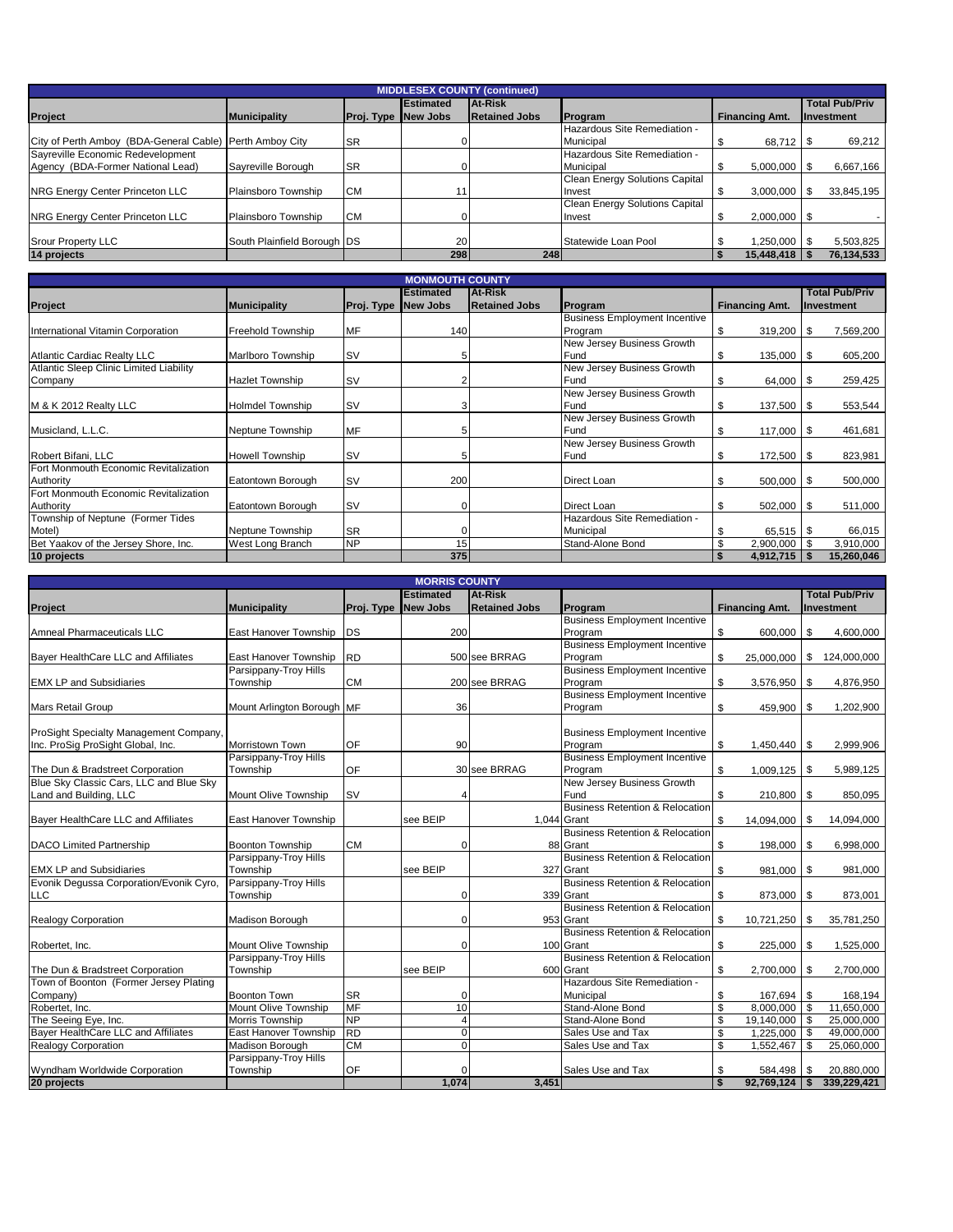| <b>STATEWIDE</b>                 |                     |                            |                   |                      |                                 |                       |                   |  |  |
|----------------------------------|---------------------|----------------------------|-------------------|----------------------|---------------------------------|-----------------------|-------------------|--|--|
|                                  |                     |                            | <b>IEstimated</b> | <b>At-Risk</b>       |                                 |                       | Total Pub/Priv    |  |  |
| <b>IProject</b>                  | <b>Municipality</b> | <b>Proj. Type New Jobs</b> |                   | <b>Retained Jobs</b> | <b>IProgram</b>                 | <b>Financing Amt.</b> | <b>Investment</b> |  |  |
|                                  |                     |                            |                   |                      | Business Retention & Relocation |                       |                   |  |  |
| Church & Dwight Co., Inc.        | Statewide           | MF                         |                   |                      | 1.004 Grant                     | 13.554.000   \$       | 93.054.000        |  |  |
| Youth Consultation Service, Inc. | Statewide           | <b>NP</b>                  |                   |                      | Stand-Alone Bond                | 5.129.680             | 10.176.000        |  |  |
| 2 projects                       |                     |                            | 10 <sup>1</sup>   | 1,004                |                                 | 18.683.680            | 103.230.000       |  |  |

|                                    | <b>OCEAN COUNTY</b>      |            |                  |                      |                                            |                           |                       |  |  |  |
|------------------------------------|--------------------------|------------|------------------|----------------------|--------------------------------------------|---------------------------|-----------------------|--|--|--|
|                                    |                          |            | <b>Estimated</b> | At-Risk              |                                            |                           | <b>Total Pub/Priv</b> |  |  |  |
| Project                            | <b>Municipality</b>      | Proj. Type | <b>New Jobs</b>  | <b>Retained Jobs</b> | Program                                    | <b>Financing Amt.</b>     | <b>Investment</b>     |  |  |  |
|                                    |                          |            |                  |                      | <b>Business Employment Incentive</b>       |                           |                       |  |  |  |
| Accupac, Inc.                      | Lakewood Township        | MF         | 250              |                      | Program                                    | ъ                         | 3,401,563             |  |  |  |
|                                    |                          |            |                  |                      | <b>Business Employment Incentive</b>       |                           |                       |  |  |  |
| Achieve 3000, Inc.                 | Lakewood Township        | <b>ISV</b> |                  | 25 see BRRAG         | Program                                    | $511,000$ $\sqrt{5}$<br>ъ | 1,361,000             |  |  |  |
|                                    |                          |            |                  |                      | New Jersey Business Growth                 |                           |                       |  |  |  |
| <b>Enright Chiropractic LLC</b>    | Lavallette Borough       | <b>IRT</b> |                  |                      | Fund                                       | 31,371                    | 132,232<br><b>IS</b>  |  |  |  |
|                                    |                          |            |                  |                      | <b>Business Retention &amp; Relocation</b> |                           |                       |  |  |  |
| Achieve 3000, Inc.                 | Lakewood Township        | <b>ISV</b> | see BEIP         |                      | 80 Grant                                   | 180,000 \$<br>ъ           | 180,000               |  |  |  |
| Cong Bnos Devorah                  | Lakewood Township        | <b>NP</b>  | 10               |                      | Stand-Alone Bond                           | \$<br>1.450.000 S         | 1,450,000             |  |  |  |
| Congregation Ahavas Chesed         | Lakewood Township        | <b>NP</b>  | 10               |                      | Stand-Alone Bond                           | \$<br>4,500,000           | 4,617,500<br>- \$     |  |  |  |
| Congregation Tiferes Shulem, Inc.  | Lakewood Township        | <b>NP</b>  | 10               |                      | Stand-Alone Bond                           | \$<br>1,970,000 \$        | 2,170,000             |  |  |  |
| Ocean Mental Health Services, Inc. | <b>Berkeley Township</b> | <b>NP</b>  |                  |                      | Stand-Alone Bond                           | \$<br>1.653.723           | 1,632,500<br>\$       |  |  |  |
| <b>Tiferes Bais Yaakov</b>         | Lakewood Township        | <b>NP</b>  | 25               |                      | Stand-Alone Bond                           | \$<br>$4,500,000$ \ \$    | 4,500,000             |  |  |  |
| Yeshiva Toras Chaim, Inc.          | Lakewood Township        | <b>NP</b>  |                  |                      | Stand-Alone Bond                           | \$<br>$3,000,000$ \ \$    | 3,000,000             |  |  |  |
| 10 projects                        |                          |            | 340              | 80                   |                                            | $19,197,657$ \ \$<br>- 56 | 22,444,795            |  |  |  |

| <b>PASSAIC COUNTY</b>            |                     |            |                  |                      |                                      |                       |                       |  |  |
|----------------------------------|---------------------|------------|------------------|----------------------|--------------------------------------|-----------------------|-----------------------|--|--|
|                                  |                     |            | <b>Estimated</b> | At-Risk              |                                      |                       | <b>Total Pub/Priv</b> |  |  |
| <b>Project</b>                   | <b>Municipality</b> | Proj. Type | New Jobs         | <b>Retained Jobs</b> | Program                              | <b>Financing Amt.</b> | <b>Investment</b>     |  |  |
|                                  |                     |            |                  |                      | <b>Business Employment Incentive</b> |                       |                       |  |  |
| SupplyOne New York, Inc.         | Paterson City       | <b>DS</b>  | 55               |                      | Program                              | 477.593 \$            | 652,593               |  |  |
|                                  |                     |            |                  |                      | New Jersey Business Growth           |                       |                       |  |  |
| John J. Majka LLC                | <b>Clifton City</b> | <b>SV</b>  |                  |                      | Fund                                 | 158.750 \$            | 638,810               |  |  |
| New Jersey Community Development |                     |            |                  |                      |                                      |                       |                       |  |  |
| Corporation                      | Paterson City       | <b>NP</b>  |                  |                      | Stand-Alone Bond                     | 1,500,000 \$          | 1,500,000             |  |  |
| Railway Avenue Properties, LLC   | Paterson City       | NΡ         |                  |                      | Stand-Alone Bond                     | 11,945,000            | 11,945,000            |  |  |
| Railway Avenue Properties, LLC   | Paterson City       | <b>NP</b>  | 85               |                      | Stand-Alone Bond                     | 18,055,000            | 18,055,000            |  |  |
| 5 projects                       |                     |            | 149              |                      |                                      | $32,136,343$ \        | 32,791,403            |  |  |

| <b>SALEM COUNTY</b>                                 |                     |                            |                  |                      |                              |                        |  |                       |        |
|-----------------------------------------------------|---------------------|----------------------------|------------------|----------------------|------------------------------|------------------------|--|-----------------------|--------|
|                                                     |                     |                            | <b>Estimated</b> | <b>At-Risk</b>       |                              |                        |  | <b>Total Pub/Priv</b> |        |
| Project                                             | <b>Municipality</b> | <b>Proj. Type New Jobs</b> |                  | <b>Retained Jobs</b> | <b>IProgram</b>              | <b>Financing Amt.</b>  |  | <b>Ilnvestment</b>    |        |
|                                                     |                     |                            |                  |                      | Hazardous Site Remediation - |                        |  |                       |        |
| City of Salem (BDA-Ernie Davis Property) Salem City |                     | <b>SF</b>                  |                  |                      | Municipal                    | $31.725$ $\frac{1}{3}$ |  |                       | 32,225 |
| 1 project                                           |                     |                            |                  |                      |                              | 31,725                 |  |                       | 32.225 |

|                                                                                                       | <b>SOMERSET COUNTY</b>      |            |                  |                      |                                                 |                       |            |                       |  |
|-------------------------------------------------------------------------------------------------------|-----------------------------|------------|------------------|----------------------|-------------------------------------------------|-----------------------|------------|-----------------------|--|
|                                                                                                       |                             |            | <b>Estimated</b> | At-Risk              |                                                 |                       |            | <b>Total Pub/Priv</b> |  |
| Project                                                                                               | Municipality                | Proj. Type | <b>New Jobs</b>  | <b>Retained Jobs</b> | Program                                         | <b>Financing Amt.</b> |            | <b>Investment</b>     |  |
|                                                                                                       |                             |            |                  |                      | <b>Business Employment Incentive</b>            |                       |            |                       |  |
| Allergan Sales, LLC                                                                                   | <b>Bridgewater Township</b> | TC.        | 387              |                      | Program                                         | 14,906,273<br>\$      |            | 26,506,273            |  |
| Dendreon Distribution, LLC, Dendreon<br>Corporation a and Dendreon Manufacturing Bridgewater Township |                             | OF         | 85               |                      | <b>Business Employment Incentive</b><br>Program | 4,250,000<br>\$.      | $\sqrt{3}$ | 8,631,353             |  |
|                                                                                                       |                             |            |                  |                      | <b>Business Employment Incentive</b>            |                       |            |                       |  |
| Raritan Americas, Inc.                                                                                | Franklin Township           | OF         | 10 <sub>1</sub>  |                      | Program                                         | 216,188 \$            |            | 316,188               |  |
|                                                                                                       |                             |            |                  |                      | <b>Business Employment Incentive</b>            |                       |            |                       |  |
| Tercica, Inc.                                                                                         | Bernards Township           | <b>RD</b>  | 91               |                      | Program                                         | 4.471.740 \$<br>\$    |            | 6,049,740             |  |
| Torrent Pharma, Inc.                                                                                  | Bernards Township           | 'TC        | 30               |                      | <b>Business Employment Incentive</b><br>Program | $239,662$ \$<br>ъ     |            | 876,662               |  |
| McAuley School, Inc.                                                                                  | North Plainfield Borough NP |            |                  |                      | Stand-Alone Bond                                | 2,752,705 \$<br>S     |            | 2,817,005             |  |
| Springpoint at Montgomery, Inc.                                                                       | Montgomery Township         | <b>NP</b>  |                  |                      | Stand-Alone Bond                                | \$<br>9,880,000       |            | 11,500,000            |  |
| The Pingry Corporation                                                                                | Bernards Township           | <b>NP</b>  |                  |                      | Stand-Alone Bond                                | \$                    |            | 2,849,000             |  |
| 8 projects                                                                                            |                             |            | 611              |                      |                                                 | 39,516,568            |            | 59,546,221            |  |

| <b>UNION COUNTY</b>                   |                     |                            |                   |                      |                  |                       |                       |  |  |
|---------------------------------------|---------------------|----------------------------|-------------------|----------------------|------------------|-----------------------|-----------------------|--|--|
|                                       |                     |                            | <b>IEstimated</b> | <b>At-Risk</b>       |                  |                       | <b>Total Pub/Priv</b> |  |  |
| Project                               | <b>Municipality</b> | <b>Proj. Type New Jobs</b> |                   | <b>Retained Jobs</b> | Program          | <b>Financing Amt.</b> | <b>Investment</b>     |  |  |
| <b>SPCI Realty, LLC</b>               | Elizabeth City      | MF                         |                   |                      | Direct Loan      | 750.000               | 4,515,000             |  |  |
| The Union County Economic Development |                     |                            |                   |                      |                  |                       |                       |  |  |
| Corporation                           | Union Township      | <b>NP</b>                  | 15 <sup>1</sup>   |                      | Loan to Lenders  | 500.000               | ,009,825              |  |  |
| <b>SPCI Realty, LLC</b>               | Elizabeth City      | MF                         | 10 I              |                      | Stand-Alone Bond | 827.827               | 765,000               |  |  |
| Schott NYC Corp. and RBM Realty Inc.  | Union Township      | MF                         | <b>20</b>         |                      | Stand-Alone Bond | 3,650,000             | 4,410,000             |  |  |
| 4 projects                            |                     |                            | 55                |                      |                  | 5,727,827             | 10,699,825            |  |  |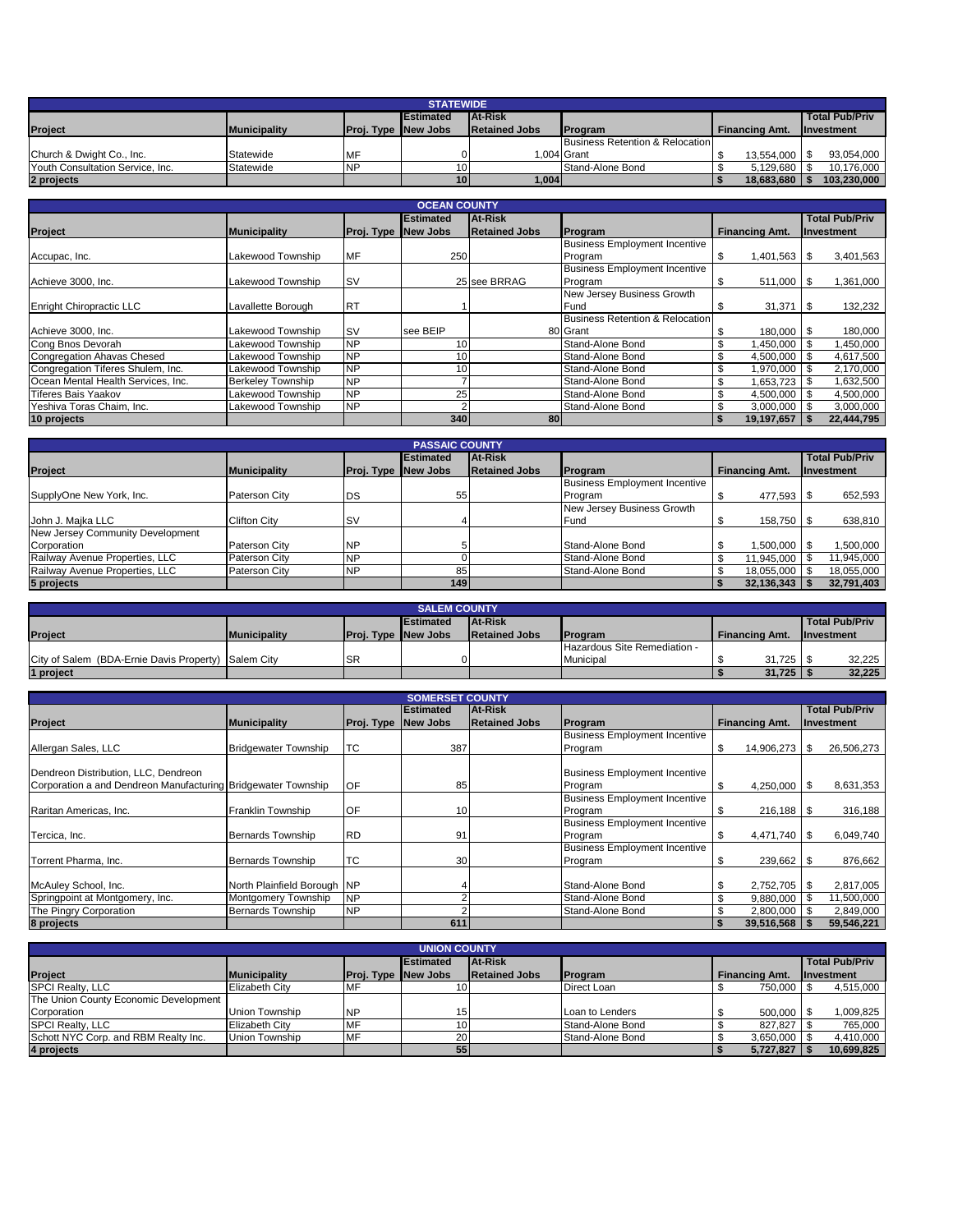| <b>WARREN COUNTY</b>                  |                     |                            |                   |                      |                                       |                       |                       |  |  |
|---------------------------------------|---------------------|----------------------------|-------------------|----------------------|---------------------------------------|-----------------------|-----------------------|--|--|
|                                       |                     |                            | <b>IEstimated</b> | <b>At-Risk</b>       |                                       |                       | <b>Total Pub/Priv</b> |  |  |
| <b>Project</b>                        | <b>Municipality</b> | <b>Proj. Type New Jobs</b> |                   | <b>Retained Jobs</b> | <b>IProgram</b>                       | <b>Financing Amt.</b> | <b>Investment</b>     |  |  |
|                                       |                     |                            |                   |                      | <b>Clean Energy Solutions Capital</b> |                       |                       |  |  |
| <b>IDSM Nutritional Products, LLC</b> | White Township      | MF                         |                   |                      | Invest                                | 2.761.258             | 13.671.147            |  |  |
|                                       |                     |                            |                   |                      | Clean Energy Solutions Capital        |                       |                       |  |  |
| <b>IDSM Nutritional Products, LLC</b> | White Township      | <b>IMF</b>                 |                   |                      | Invest                                | 690.315               |                       |  |  |
| 2 projects                            |                     |                            |                   |                      |                                       | 3,451,573             | 13,671,147            |  |  |